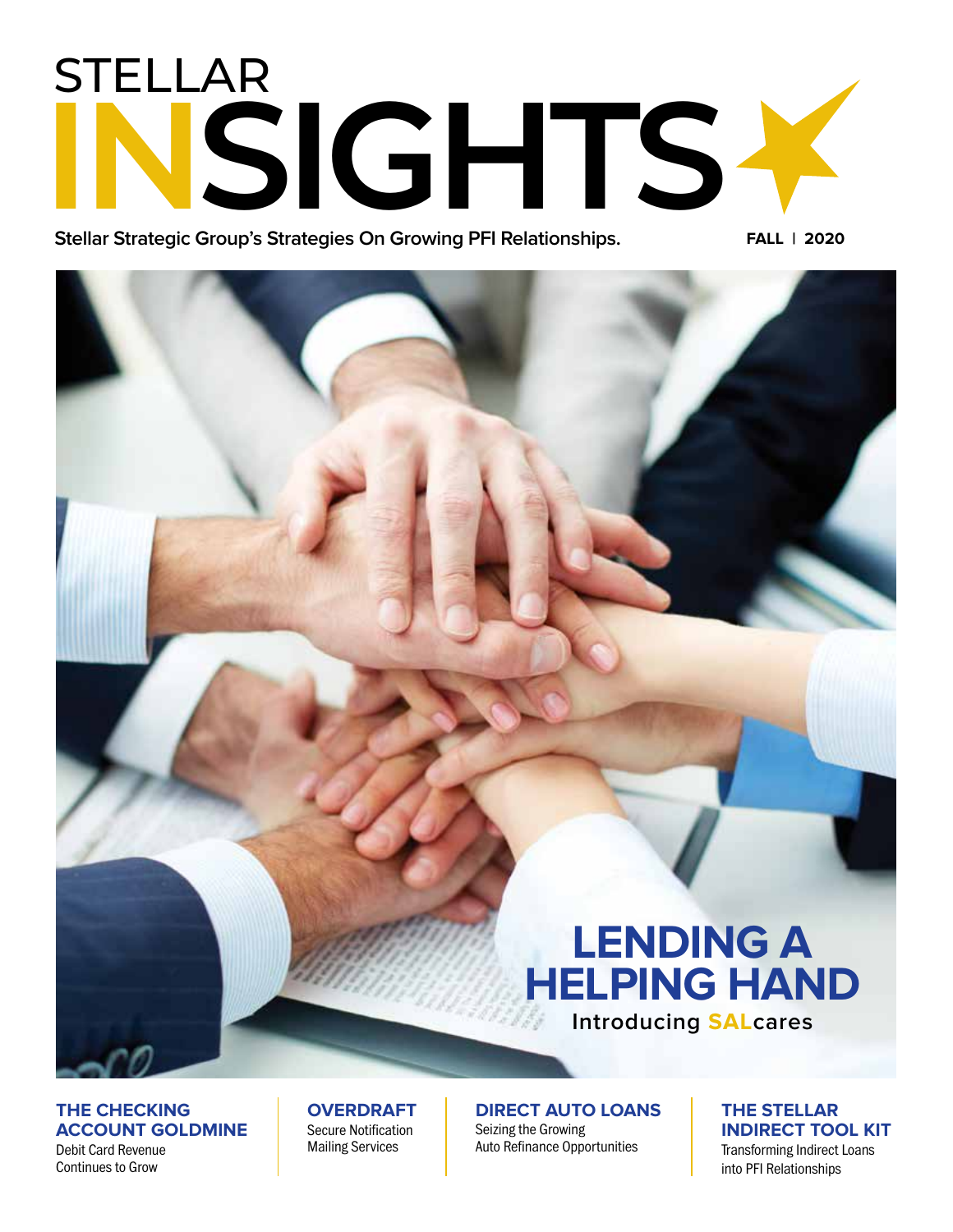

**Oh, what a year! I'm sure we can all agree that 2020 is a year we'll never forget. We hope you, your colleagues, and family have weathered the storm in good health.** 

As we developed this edition of Stellar Insights, we decided to focus on content that better prepares you for the new year. Furthermore, we have some very exciting news about a new program we are kickingoff in November called SALcares. This program is our effort to respond to the needs of many communities that have suffered through this pandemic period. I think you'll find this program applicable to many portions of your market, regardless of where you're located.

In the previous edition, we highlighted the launch of our Stellar Indirect Tool Kitsm. We couldn't be happier with the response we've received. It's ironic that, in some sense, this product competes with one of our core offerings, Deposit Direct<sup>sm</sup>. However, we believe this product closes the loop on our mission to provide our clients with a comprehensive and proven approach to growing their core customer base.

WELCOME

Craig Simmers Founder Stellar Strategic Group

As I mentioned in our Summer Edition, the pandemic has forced all of us to reexamine our business models to account for the rapid changes in consumer behavior. The value of core PFI relationships have never been more important than they are today. As electronic transactions have increased significantly, the value of a checking account with an

accompanying debit card has skyrocketed. We discuss this specific issue in our article, The Checking Account Goldmine.

We would like to take this opportunity to thank the 1,800+ clients we have been fortunate to work with over the past 20 years. On September 3rd, we celebrated our 20<sup>th</sup> anniversary servicing the community bank and credit union industries. Our clients made this possible and stuck with us during both the near collapse of the banking industry in 2009, as well as the recent pandemic.

Some clients and employees have been with us for over 15 years. I would be remiss if I didn't acknowledge one employee who has been with us for almost 16 years. As much as she fought me on being acknowledged, we are proud to highlight Tina Haussler on page 10! The combination of great employees and great client relationships have made this 20-year ride an absolute pleasure. We look forward to another 20! Thank you and enjoy these Stellar Insights.

tzth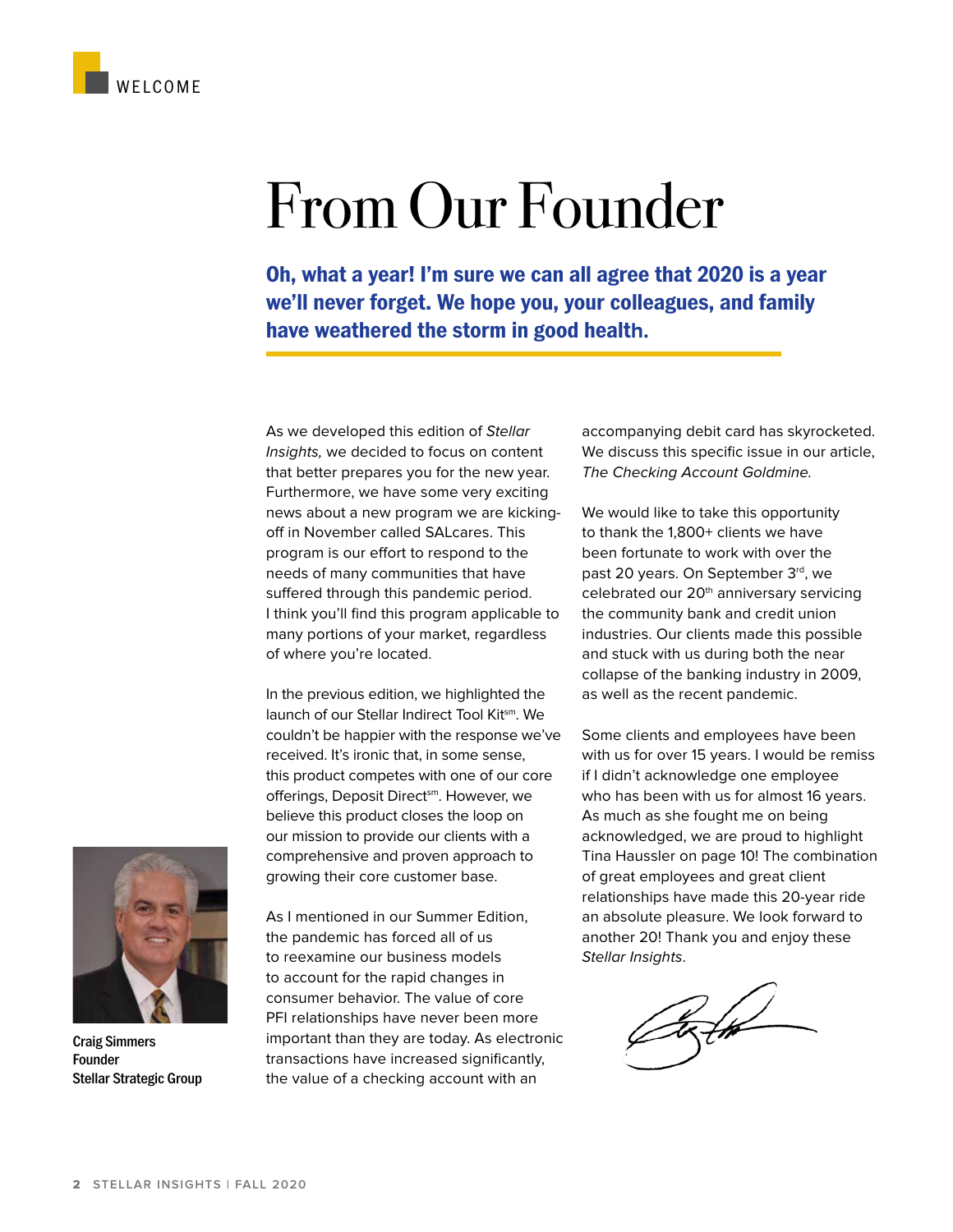





6

5



8



10

# **IN THIS ISSUE**

**6 featured article**

# **Introducing SALcares**

Supporting Communities. Engaging Potential Customers. Lending a Helping Hand.

- 4 The Checking Account Goldmine
- 5 Seizing the Growing Auto Refinance Opportunities
- 8 The Stellar Indirect Tool Kitsm
- 10 Notification Mailing Services
- 11 Guaranteed Discounts on Your Current Mail and Print Costs

**About Stellar Strategic Group** Strong, long-lasting relationships with clients is our top priority at Stellar Strategic. Simply stated, we continually evolve our product line to meet the ever-changing market demands our clients face. Plus, we work to deliver the projected ROI promised, and treat your budget as if it's our own. The bottom line is that we care about you and it shows in how we partner with you to achieve your goals every step of the way.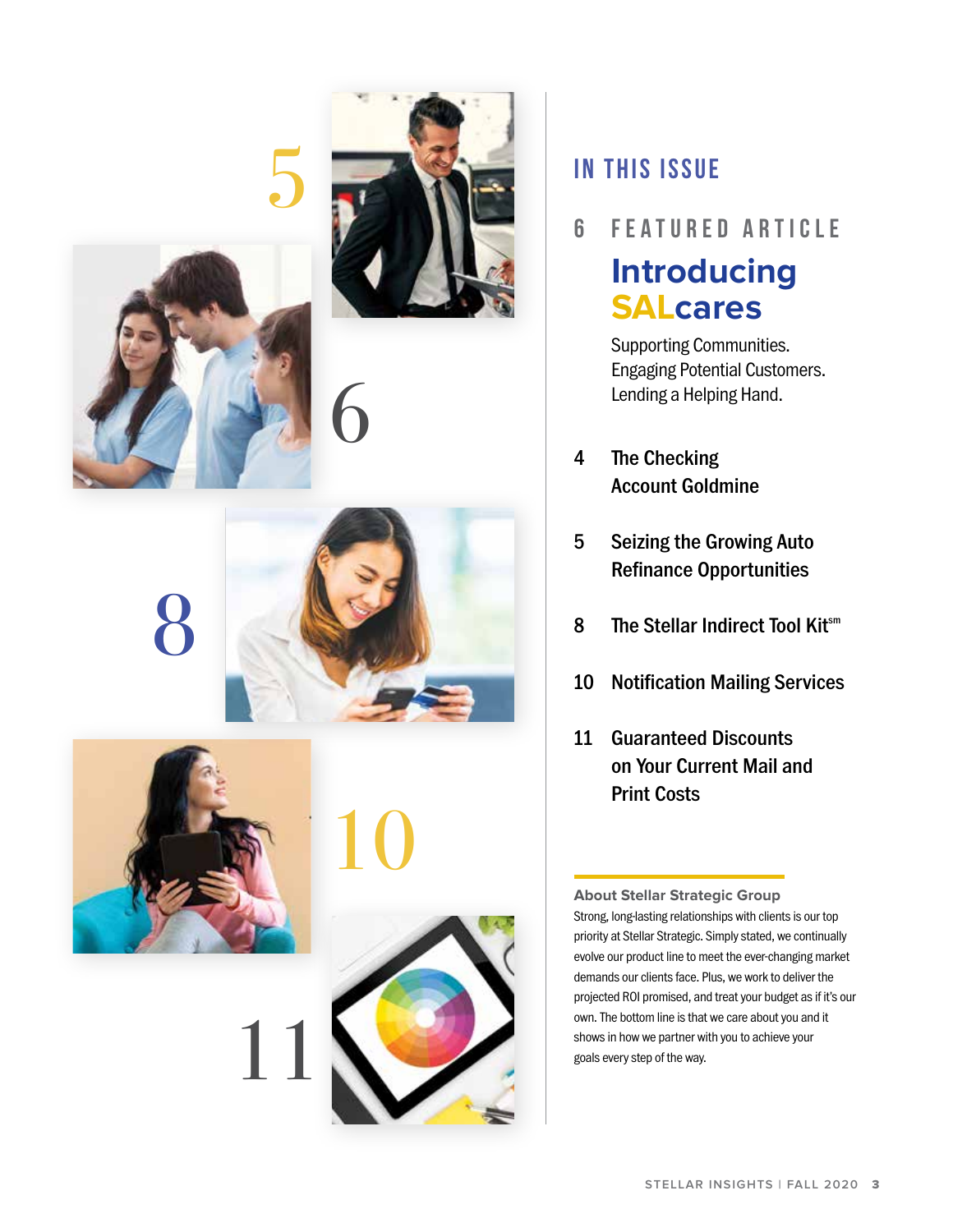**ACCOUNT ACQUISITION** 

# **The Checking Account Goldmine**

The rapidly increasing value of a checking account has never been greater than it is today. In our 20 years of assisting clients with growing their checking and core deposit base, we have never seen the value as high as it is today. We have always promised our clients we could acquire a new checking customer for far less than the interchange revenue produced from the accompanying debit card. That promise has gotten much easier especially over the past two years.

In a recent 2020 Pulse Debit Issuer Study\* published by The Financial Brand on August 20<sup>th</sup>, debit card transactions grew by 6.5% in 2019. It's fair to assume that number has grown significantly in 2020 due to the pandemic. According to the study, debit interchange now accounts for about 25% of non-interest income for community financial institutions below the \$10 billion exemption cap of Federal Reserve's Regulation II.

Given the fact that significant growth in debit card interchange revenue can be documented, the underlying

checking account has never been more valuable. The question always arises as to who will take advantage of this opportunity.

Today we believe there is a goldmine of opportunities.

They are as follows:

- Market disruption due to M&A activity.
- Pew Research just released a study that predicts 1 in 5 Americans have either relocated or know someone who has due to COVID-19. This additional form of market disruption creates a huge convenience opportunity.
- Continued vulnerability of the larger institutions (an ideal target as they own a majority of deposit market share).
- Enhanced revenue growth in debit card interchange.
- Poor servicing by many larger institutions related to PPP processing.



- Consumers' new willingness and desire to transact business electronically (this is a doubleedged sword if you are not providing a seamless electronic experience).
- Consumers appear to prefer debit versus credit for fear of growing debt.
- Usage of cash has shown signs of slowing.

The final thought related to the goldmine of opportunities is what we are seeing in our marketing campaigns to consumers on behalf of our bank and credit union clients this year. Response rates have increased significantly. In one case, we saw a 62% increase in account openings based on a checking account offer delivered through the mail and supported with digital marketing campaigns. This is simply unheard of in the direct mail business. Overall, we are seeing a 15-20% increase in 2020 response rates versus 2019. Is this sustainable? I hope so, but only time will tell. It gets back to the comment made earlier about taking advantage of opportunities. We don't know how long any particular trend will continue so being able to move aggressively and consistently is the key to sustainable growth.

The bottom-line to growing your retail base is to develop a long-term strategy anchored in data, staying committed to the plan, and making adjustments as opportunities arise.

**Craig Simmers is the Founder of Stellar Strategic Group. Contact him at craig.simmers@stellarstrategic.com or 410-990-0172.**

**\* Pulse © August 2020 The Financial Brand**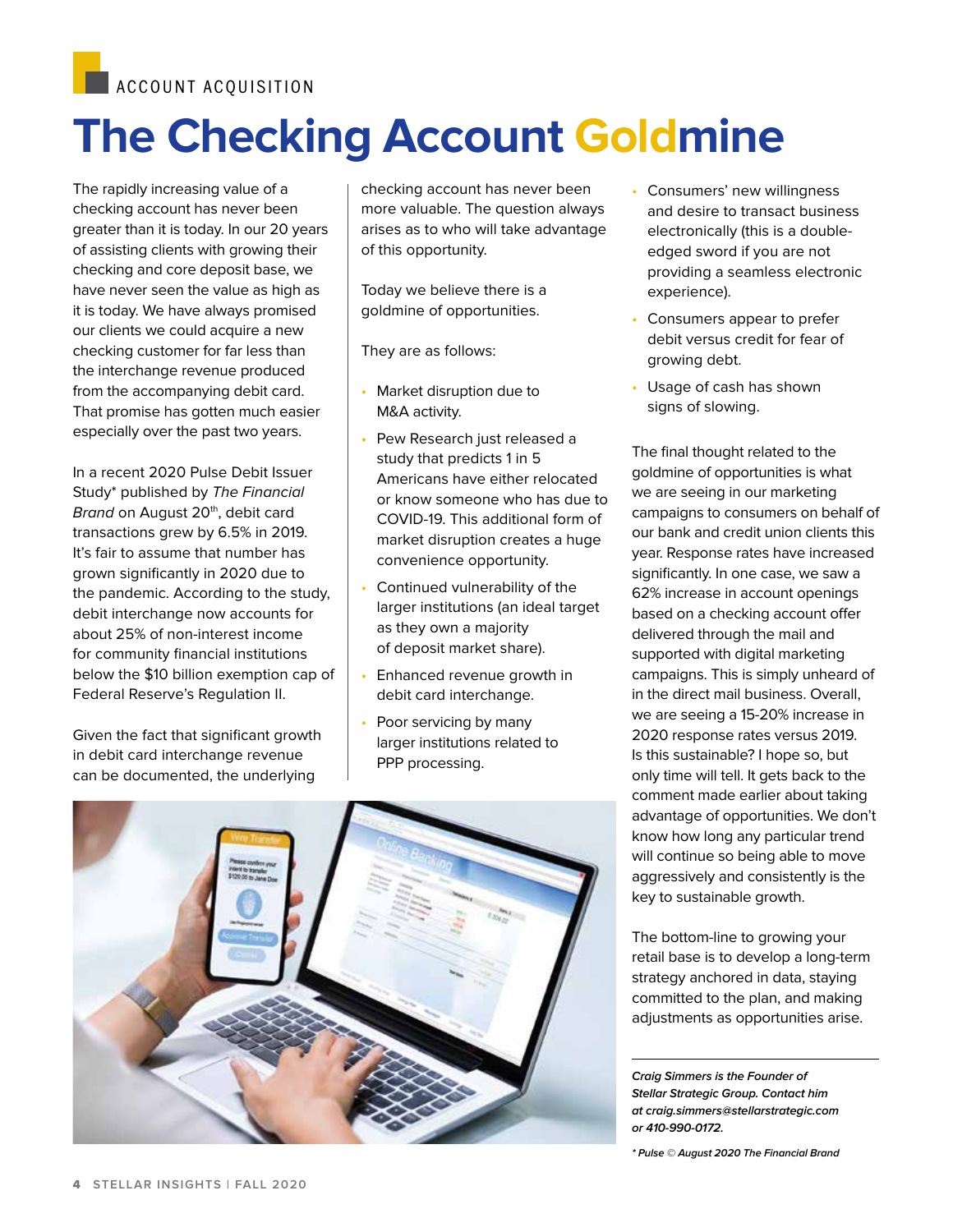

# **Seizing the Growing Auto Refinance Opportunities**

The pandemic has changed consumer behavior. Businesses have had to cope with many barriers to business as usual, with closures, social distancing, reduced foot traffic, etc. Consumers are faced with both family health and financial well-being.

Financial institutions are no exception to the new pandemic world. Lobbies have closed, and just now reopening for full service. More and more banking procedures have shifted to online transactions. Account openings, loan approvals, online chat, etc. have replaced much of the face to face activities in the past.

Sources of lending have been affected as well. New auto loan sales fell dramatically, with dealerships unable to move inventory for many different reasons. Indirect lending dropped to lows never seen before, for many months! One of our larger clients stated it was the first time that direct auto loans outpaced their indirect portfolio!

Interestingly, Stellar Auto Loan's refinance program has grown assets to record levels each month during the pandemic. Used auto sales are at all time highs. CNet.com reports Used car sales rise as Americans tighten belts during coronavirus.

"The used car market is larger than the new car market. More used cars exchange hands each year than new cars are sold." Used Car Prices Hit a Record During a Pandemic (barrons.com).

Nypost.com states "Americans typically become more frugal and favor used cars in uncertain times. Cars remain a vital commodity in a country where getting to work without a vehicle is impossible in all but a few large cities."

According to Cox Automotive, new vehicle sales for the week ending May 28<sup>th</sup> were down 28 percent, but sales of used vehicles were up 6 percent.

Continued on Page 9...

# **SUCCESS STORY Oklahoma Educators Credit Union**

Oklahoma City, OK

"Stellar's unique strategy provides an opportunity to capture current performing loans. Since the program allows direct communication with the potential members, stronger underwriting capabilities are more easily maintained and the ability to cultivate deeper relationships with borrowers is accelerated… our Stellar Auto Loans relationship helps us to obtain LIFERS instead of just LOANERS."

— Trent Vaughn, Senior Vice President Oklahoma Educators Credit Union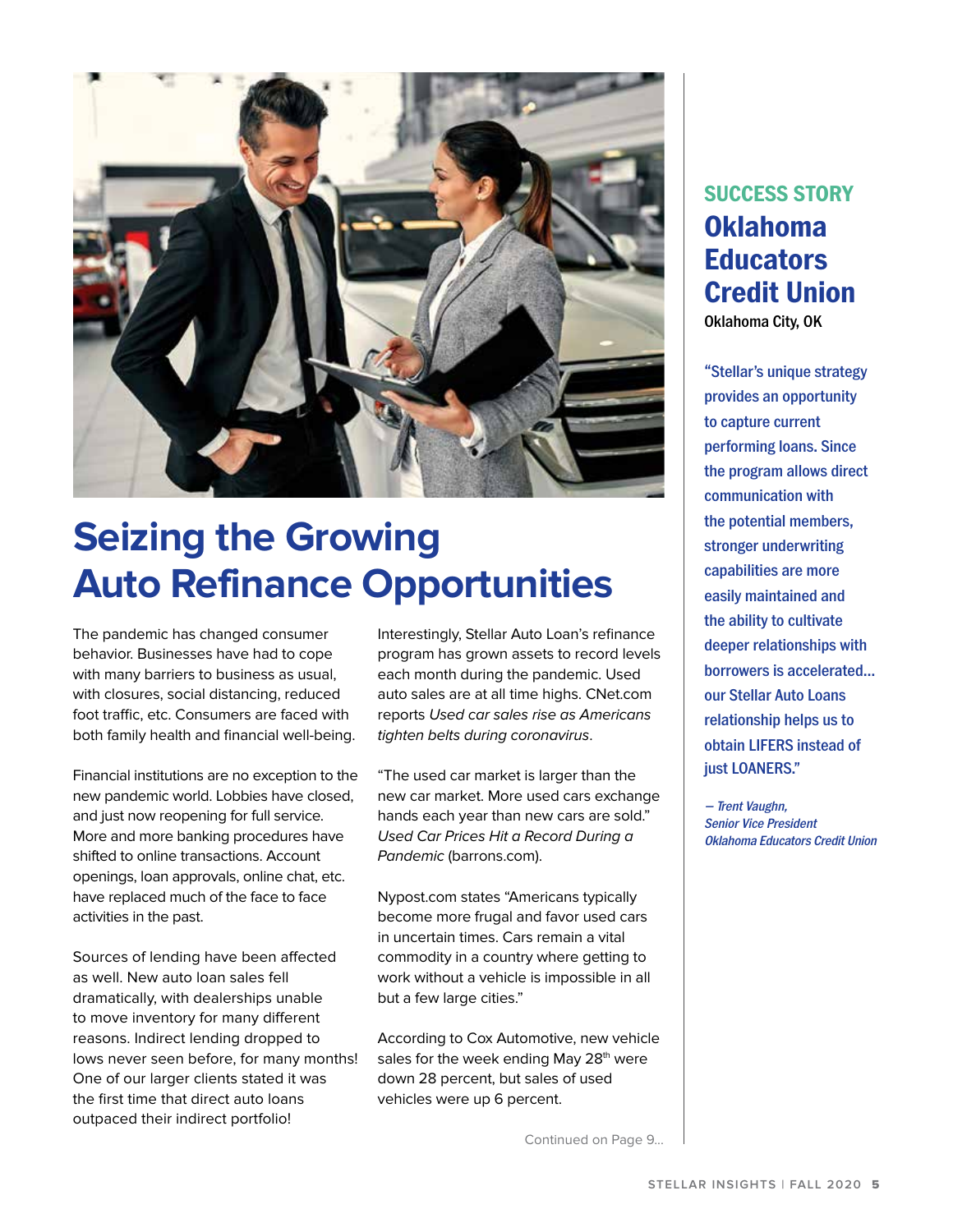

# **Introducing SALcares**

**SUPPORTING COMMUNITIES. LENDING A HELPING HAND. ENGAGING POTENTIAL CUSTOMERS.**

NONPROFITS AND CHARITIES, THE UNSUNG HEROES OF OUR COMMUNITIES, ARE FIGHTING TO SURVIVE AMIDST THE PANDEMIC. WE WANT TO DO WHATEVER WE CAN TO SUPPORT THEM.

### **Introduction**

Since the start of the COVID-19 pandemic, we've all seen numerous restaurants, retail stores, and other small and large businesses suffer financially or ultimately close. However, it has almost gone unnoticed that nonprofit organizations are really struggling as well. With so much economic uncertainty, many charities have been receiving far fewer monetary and material donations. They've also had to cancel major fundraising events due to restrictions on galas, auctions, walks, and so on.

#### **Our Solution**

The SALcares program is Stellar Strategic Group's effort to support local nonprofit organizations our clients serve. In a collaborative effort with our clients, SALcares asks our client's audience three times a year to select which local charity we should collectively donate to.

We do this by sending targeted social media posts to customers in their charter footprint asking them to select one of the approved charities to receive the donation. We run these campaigns repeatedly with each participating client





## **Branded Landing Page on SALrefi's Website**

All social media posts link to a landing page on SALrefi's website, allowing users to vote on a charity and learn more about our organizations. The landing page and social media posts will be designed to fit the financial institution's branding guidelines.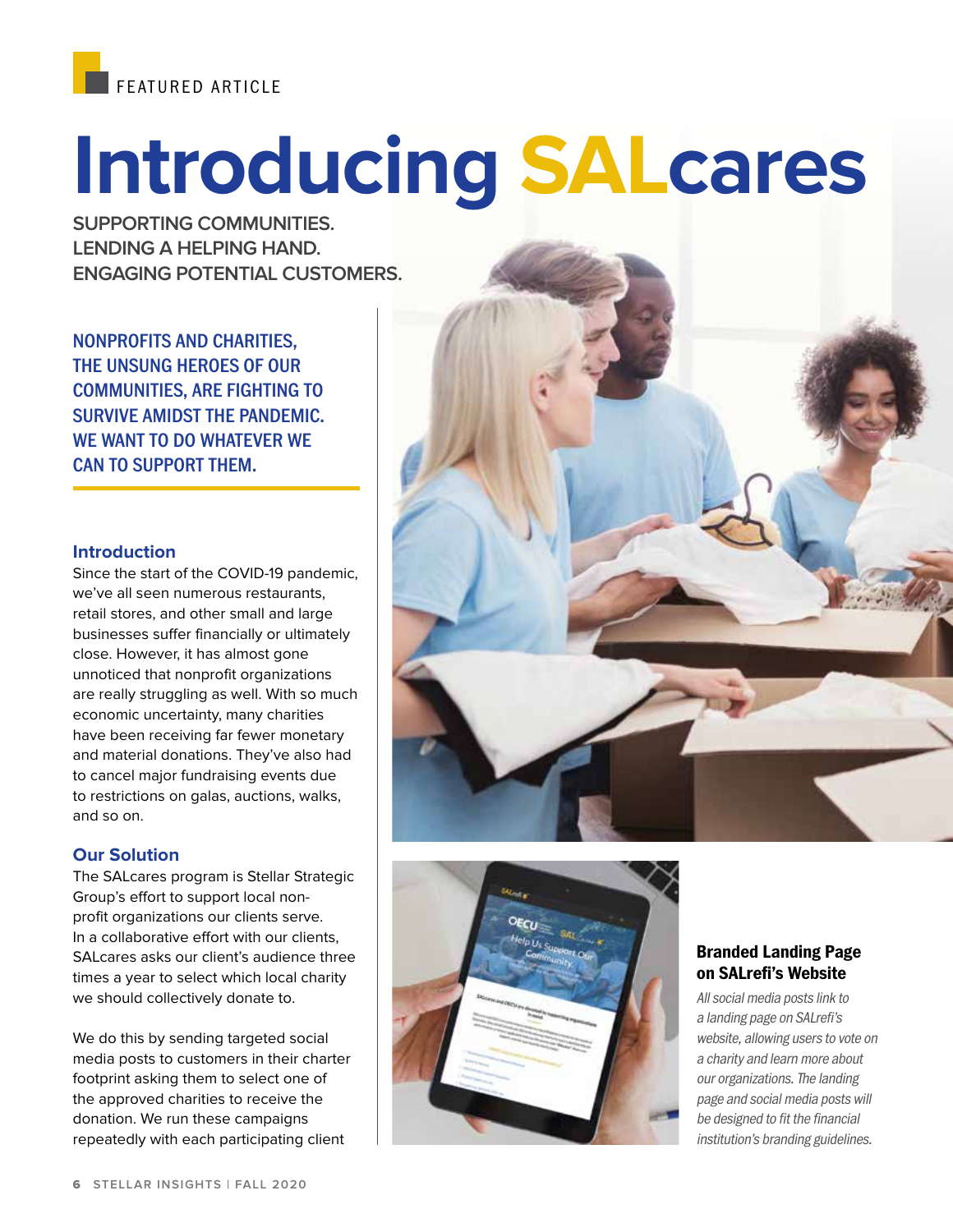



## **Targeted Social Media Posts**

We send sponsored social media posts to potential customers in a specific charter footprint! Best of all: we'll cover all the advertising costs.

to ensure as many organizations receive additional funding as possible. We are willing to match donations, up to \$500, and pay for all advertising costs!

At Stellar Strategic Group we not only support our clients with their marketing efforts, but now we're supporting the communities they serve.

**Lillian Hogue is the Social Media Manager of Stellar Strategic Group. Contact her at lillian.hogue@stellarstrategic.com or call 410-696-7659.**

# **SALcares Program Benefits**

**For an entire month, for each SALrefi auto refinance or finance application that uses the promo code "SALcares" we will donate \$10 to the winning charity. Best of all, SALrefi will cover all advertising costs!**



**You Select The Charities**



**Engage YOUR Target Audience**



**Support Your Community**



**We'll Match Donations (Up to \$500)**



**Positive Brand Awareness**



**We Cover All Advertising Costs**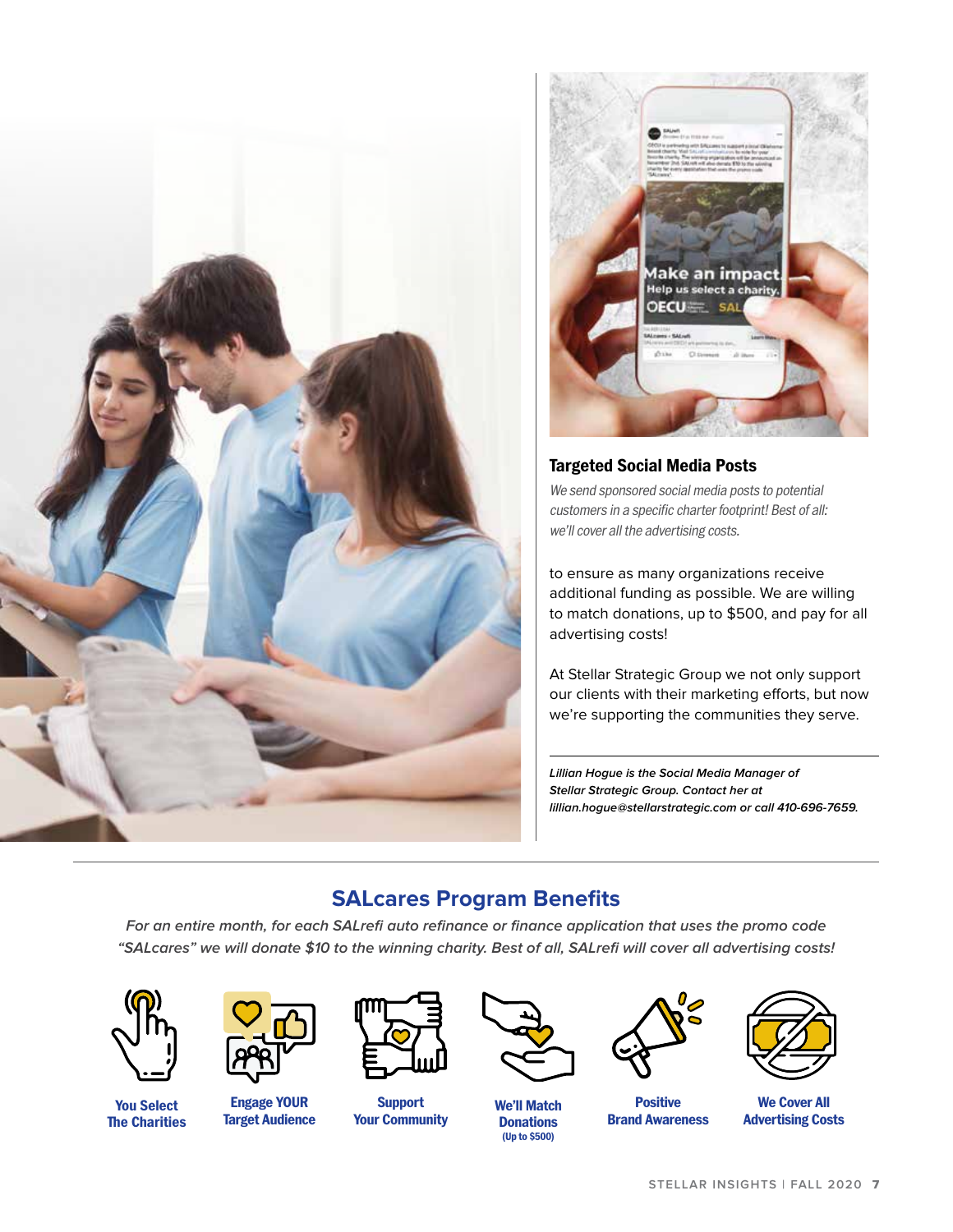**AUTO REFINANCING** 

# **The Stellar Indirect Tool Kitsm**

Credit Unions have been helping members finance vehicles since they were first established. Over many decades CUs have grown their indirect auto loan portfolios with aggressive rates and technological upgrades through dealership financing relationships. Unfortunately, when all is said and done, interest margins have significantly dropped over the years. One client reported only a 93-basis point interest spread on its significant indirect portfolio.

THIS IS SIMPLY NOT SUSTAINABLE. WE BELIEVE A WELL-BALANCED AUTO LOAN PORTFOLIO WITH A NEW APPROACH RELATED TO INDIRECT LOANS IS THE PATH FORWARD.

Many credit unions have started to reduce their reliance on indirect loans or completely eliminated them from their portfolio due to the low-interest margins and high member churn. This simply is not sustainable. We believe a wellbalanced auto loan portfolio with a new approach related to indirect loans is the path forward.

The Stellar Indirect Tool Kitsm is designed to transform indirect loans and turn them into a key driver of PFI relationships. In short, let's replace what has become a wholesale product play and convert these loans into key drivers of long-term relationships.



### **Step One: Analysis**

We examine indirect households, overlay key PFI trends and attrition analytics, and calculate projected ROIs. By doing so, we are able to map the indirect landscape into three priority groups: Outliers, Proximity, and Franchise.

#### **Step Two: Retention**

We execute targeted marketing to retain and convert indirect relationships with cost-effective variable-frequency marketing, persona-based creative designs, and real-time in-market triggered messaging.

We believe it's paramount to transform our views on indirect auto loans. These loans significantly help in growing the asset base of the credit union and can also accelerate sustainable member and deposit growth if managed properly.

The Stellar Indirect Tool Kitsm is the direct solution to your indirect problem.

**Craig Simmers is the Founder of Stellar Strategic Group. Contact him at craig.simmers@stellarstrategic.com or 410-990-0172.**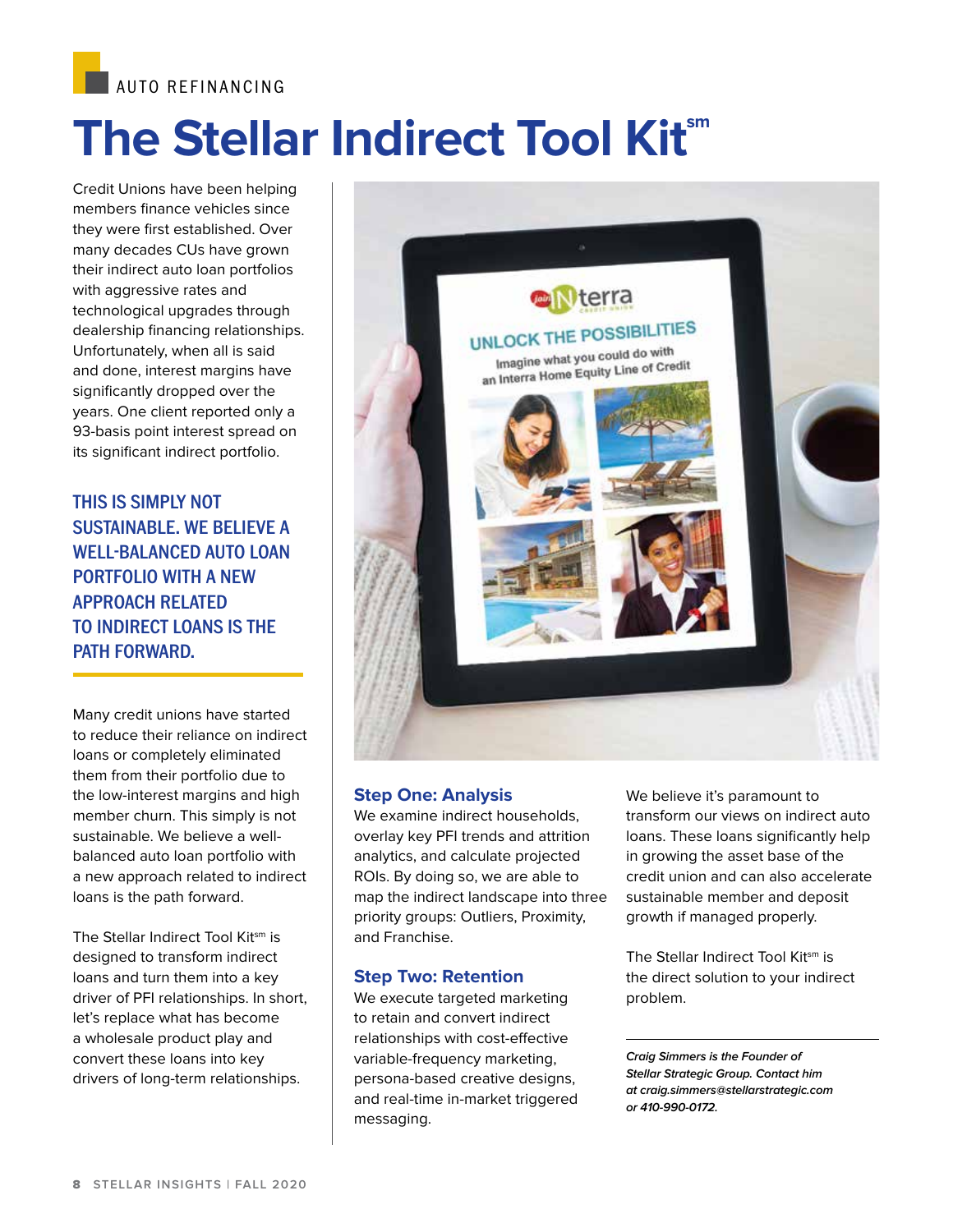All this points to why the Stellar Auto Loan refinance program continues to grow, with consumers becoming very cost conscious, trying to save money every month.

Here is a brief description of the Stellar Auto Loan program: The key to success is the credit bureau data analysis used to determine which prospects to target, as well as being able to have a unique example of the potential monthly payment savings from consumer to consumer if they were to refinance with your institution.

Stellar pays all the up-front costs to solicit potential new members that reside in your charter footprint to refinance with you, and you pay only for the loans you actually refinance.

You pay nothing out of pocket until the new member responds. You start out with a prequalified list of potential members from your market utilizing your credit criteria. Multiple response mechanisms ensure great response rates (direct mail, telemarketing, online application sites, social media, etc.). Applications are submitted to the lending team, to make the decision to approve or deny the loan. During this pandemic, our credit union partners are helping save new members an average of \$82 per month on their auto payments, with an average loan length of 62 months. Loans are averaging a little over \$27,000 per loan, countrywide, with interest margins well over 5%.

DURING THIS PANDEMIC, OUR CREDIT UNION PARTNERS ARE HELPING SAVE NEW MEMBERS AN AVERAGE OF \$82 PER MONTH ON THEIR AUTO PAYMENTS, WITH AN AVERAGE LOAN LENGTH OF 62 MONTHS.

These new members are extremely profitable, and are REAL members, typically adding additional relationships each month they are with the credit union. One VP of Lending from a partnering credit union states: "We love the program because it brings lifers not just loaners!" In other words, unlike an indirect loan, these new members are signing up for additional services and products.

The strength of the program is that it brings in volumes of prequalified applicants for your loan officers to process. Since we mirror your underwriting standards, we see great look-to-book ratios.

That strength can also be a detriment to some institutions that don't have the staff to process and package loans in any real volume. We have the solution for credit unions with limited resources.

We can package these loans for immediate funding. Applications are sent through DealerTrack or RouteOne for approval. Once approved, loans are packaged and funded, similar to an indirect loan process. You are able to add additional assets without a drain on your FTEs.

Visit **stellarstrategic.com** for more information.

**George Monnier is a founding partner of Stellar Auto Loans, a division of Stellar Strategic Group, which offers pay-forperformance auto refinance programs to the banking industry. Contact him at george.monnier@stellarstrategic.com or 402-708-2425.**

# **THE INDUSTRY'S PREMIER DIRECT AUTO LOAN PROGRAM**

Our program is tailored to your specific credit approval policies and parameters, ensuring great success and look-to-book ratios. You make the decision to approve or deny the loan!



**Tiered Pricing Success fee pricing** based on targeting members and all paper grades.



**Total Blended Rate** Usually between **5% to 7%,** based on financial institutions' targeting agreements.



**Look-to-Book Ratios** Expect **50% or better**  approval rates with prequalified credit bureau data.



**No Contract** Either party can terminate the agreement at any time with a 30-day notice.



**New Checking Accounts**  Typically **20% to 30%** from new members who refinanced.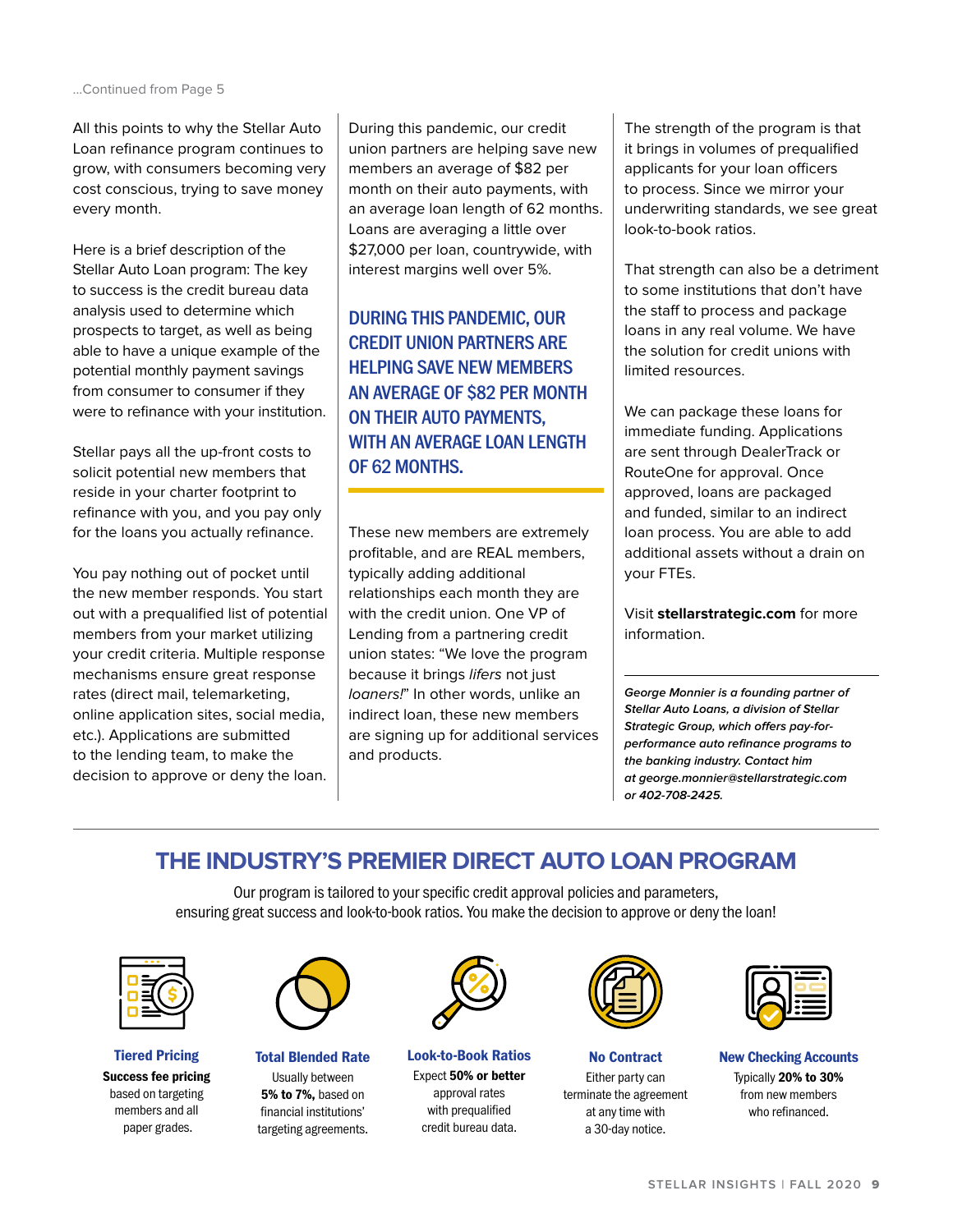# OVERDRAFT & PRIVACY MAILINGS



# **Tina Haussler** Client Services Manager

Tina joined the Stellar Strategic team in 2005 and loves assisting clients with their mail campaigns. She has over 32 years in the direct mail industry, with over 21 of these years in Client Services. She prides herself on being organized and creative, along with having an eagle-eye for detail.

In her free time, Tina and her husband, Brad, enjoy spending time at home with their two rescue dogs, Edison and Einstein. When not at home, she likes to attend live music events and spend time with family and friends. Spoiling her grandchildren, anything chocolate, and cheering on the Nebraska Huskers are a few more of her favorite things.

Tina would love to have an opportunity to provide you with outstanding service, and assist you with your print/mail needs. Get a FREE print/mail quote at stellarstrategic.com/odp-quote-form or contact Tina direct at tina.haussler@stellarstrategic.com.





# **Notification Mailing Services**

Over the past 20 years of executing marketing campaigns for our bank and credit union clients, we have been asked to execute numerous other types of mailing campaigns. In particular, over the past 18 years we have performed over 7,000 overdraft notification compliance mailings for our clients in a timely and very cost-effective manner. Our clients benefit from having an experienced production partner in this space to assist them in managing a fullydisclosed overdraft program.

Customers and members appreciate and deserve to know which allowances and options are available when the need arises. Our clients commonly see increases in usage of

15% when notifications are received, and a reduced customer complaint volume due to being fully aware of overdraft policies.

## **Combo Email & Mail Notifications**

#### **Reduce Your Costs & Increase Opt-in Response**

Our exclusive combo program can help substantially reduce your notification cost as well as create another easy option for your accountholders to opt-in for ATM and debit card transaction coverage. Depending on the percentage of email addresses you have on record, your institution could save an average of 20–25% per campaign.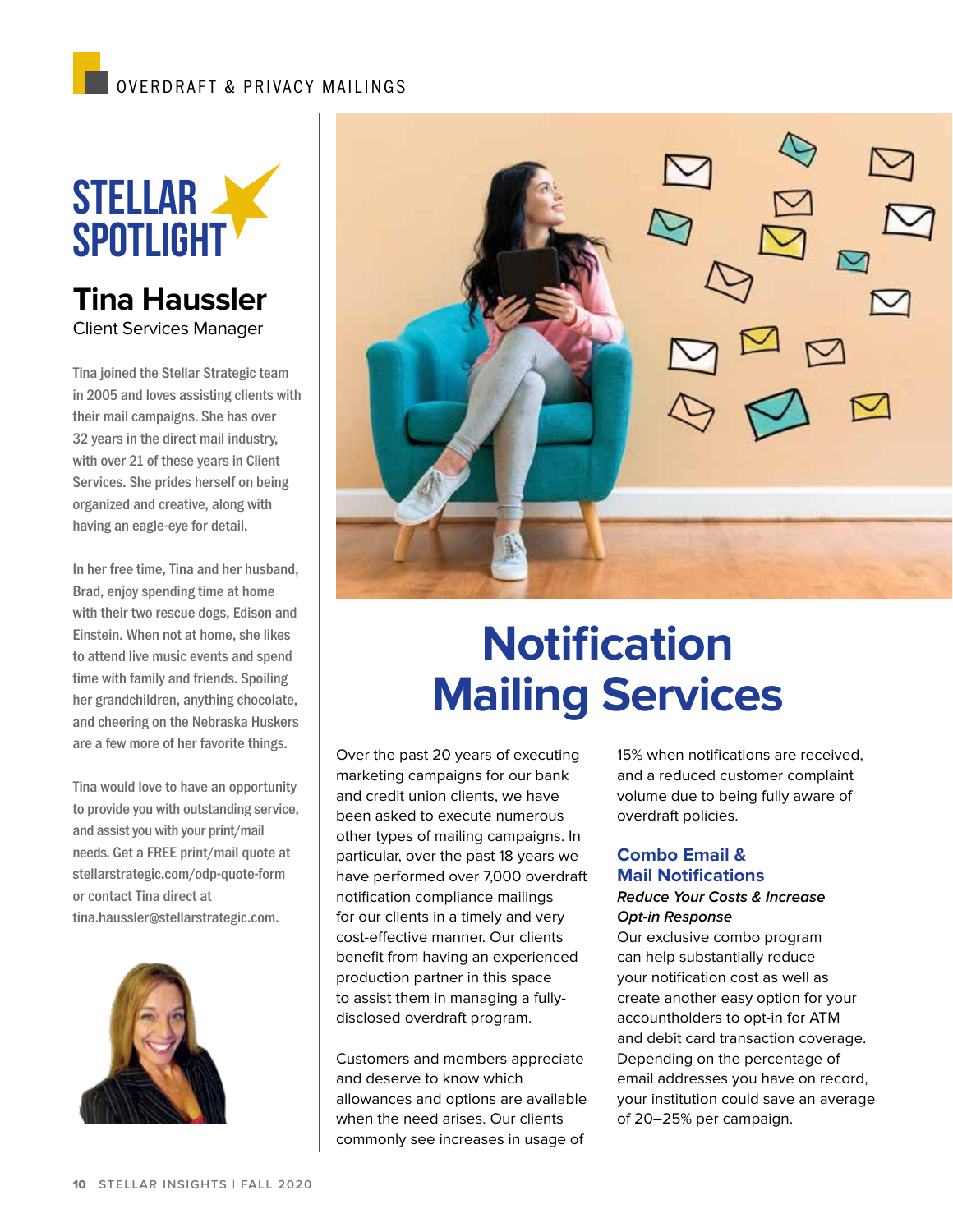#### **How It Works:**

**Step One:** We'll determine if an online landing page needs to be created to collect Reg E opt-in consents. If so, we'll design one using your complianceapproved copy.

**Step Two:** An electronic notification will be sent out to all accounts with a valid email address. We will monitor for bounce-backs or undeliverable messages, and then add these to the direct mail file to ensure the required attempt at delivery has been made for each account.

**Step Three:** With the mailing list adjustments generated in step two, physical letter notifications will be mailed out to the rest of your accountholders.

Regardless of whether your needs are related to your overdraft program or any other type of mail production, **we guarantee a minimum savings of AT LEAST 12%** on any print needs you may have. We simply pass along the deep print discounts we receive based on the large volume of printing we do for our clients.

Stellar Strategic Group looks forward to being your trusted print services provider.

**Tina Haussler is the Client Services Manager of Stellar Strategic Group. Contact her at tina.haussler@stellarstrategic.com.**

# **Guaranteed Discounts on Your Current Mail and Print Costs**



IN THE EVENT YOU HAVE A PROJECT THAT IS OR COULD BE AN EMAIL/ MAIL COMBO, WE GUARANTEE A 20% SAVINGS ON A COMBO PROJECT.

To honor our loyal clients, we have established pricing for print services that have not increased since 2011! To date, we have only offered these extremely low printing costs to our existing clients to help them extend their marketing budgets.

Today we are making a special offer to anyone in the banking industry to utilize our extremely low-cost buying power for print services. In fact, we are so confident in our pricing, that **we are guaranteeing a minimum 12% savings** on any print project you may have.

In the event you have a project that is or could be an email/mail combo, **we guarantee a 20% savings on a combo project.** 

Along with our cost savings we offer a dedicated client service representative to manage your entire production process.

We look forward to making the most out of your marketing budget!



20% Savings With A Combo Email/Mail Program

# **SUCCESS STORY Beacon Credit Union** Lynchburg, VA

"We were very happy with the customer service provided, the reasonable cost of services and the OUTSTANDING representative that we were assigned. Not only are all of our questions answered quickly and precisely, but Stellar Strategic has made several cost- and timesaving suggestions as our relationship has grown and they see our needs! If you are looking for a company to work WITH you and not just FOR you, contact Stellar Strategic!"

— Kelly Linn Overdraft Privilege Manager Beacon Credit Union